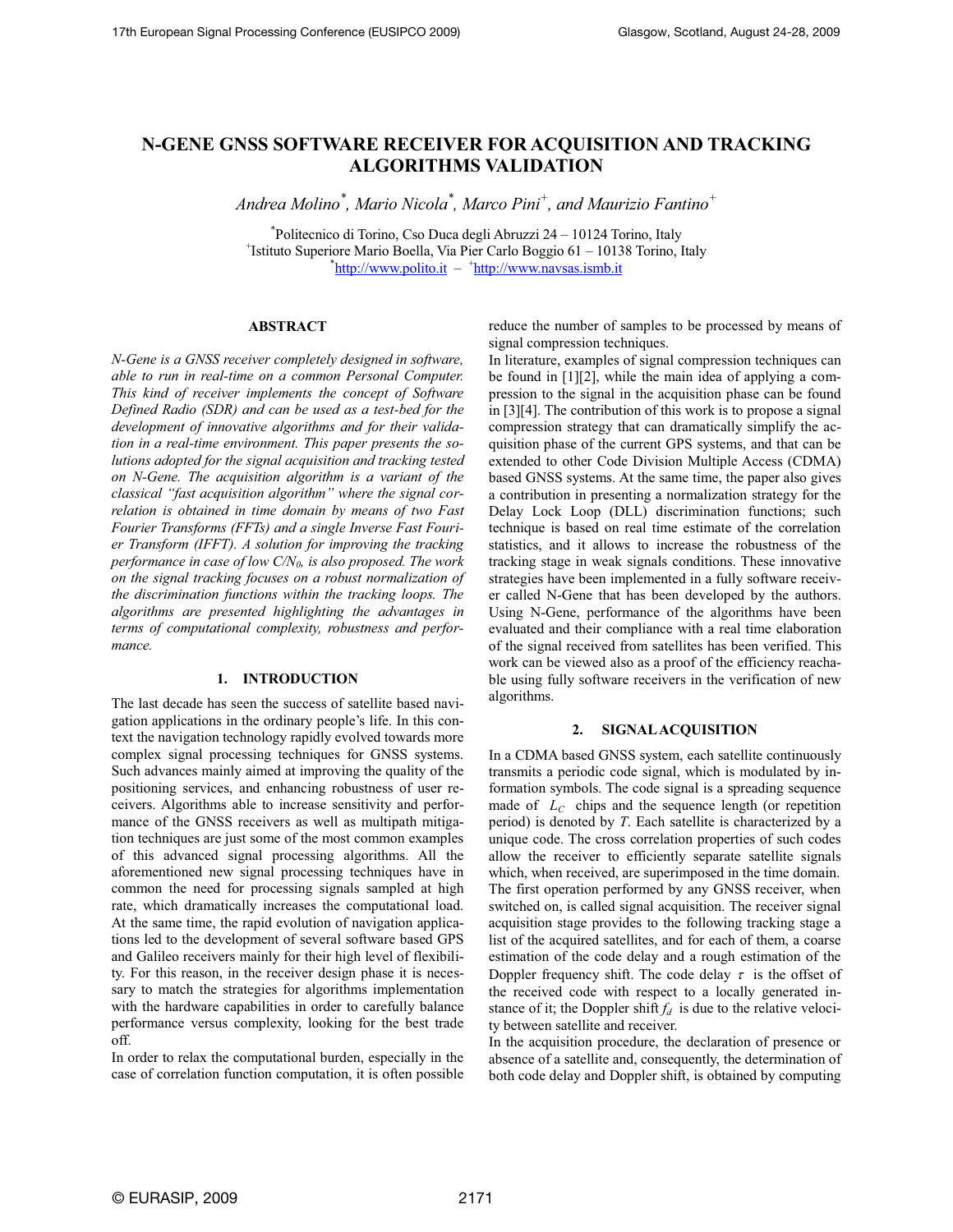a two dimensional matrix called search space. Each entry of such a matrix contains the value of the two-dimensional correlation (cross ambiguity function) between the received signal and a locally generated copy, the latter characterized by a specific value of code delay,  $\hat{\tau}$ , and Doppler shift,  $\hat{f}_d$ . It is well known that one of the most efficient way to obtain the search space is by implementing a fast parallel acquisition technique [7], where the correlation function is evaluated by means of FFT operations. Unfortunately, the sampling rate of modern GPS receivers might be on the order of 10-20 MHz, depending on the receiver applications, thus leading to large FFT processing blocks, which increase the cost of the receiver [3]. For example, assuming a sampling frequency of  $f_s = 1/T_s = 16.367$ MHz and an integration period of 1ms (corresponding to T for GPS signals), the FFT would have to be evaluated over 16368 points.

In [3], the authors introduce a more efficient technique for the acquisition process, called Averaging Correlations (AC), which requires shorter FFT blocks. The basic idea in [3] is to pre-process the signal by averaging the samples over each single chip, thus reducing the FFT to a number of points equal to the number of chips in the given integration period. In the GPS case averages are then stored in vectors of size 1023. The concept described above is depicted in Figure 1, where a section of the sampled signal is shown on the left. Each sample is denoted by a bullet and each chip is sampled 5 times. The choice of the first sample in the average operation is also a key point: in the figure 2 possible choices, namely "phase 0" and "phase 1", are depicted.



Figure 1- Average or compression operation

This work proposes to combine the AC operation with the fast acquisition technique. With this technique the fast acquisition is applied over the vectors of averaged values instead of on the original signal vector. Consequently the FFT can be applied over much shorter signal blocks thus improving the computation speed. However, since the incoming signal is masked by noise, there is not enough information to determine the first sample of the chip where starting the average. This problem forces the algorithm to repeat the FFT several times, one for each possible phase. When the right phase is chosen the correlation reaches a maximum.

The presented acquisition scheme is very similar to the classical fast acquisition, and it's shown in Figure 2. The scheme is different from the classic fast acquisition because of the presence of the labeled "Average" block implementing the AC technique.



Figure 2 - Fast acquisition method with signal compression

This technique is particularly appealing for fast signal acquisitions in real time GNSS software receivers, since it provides a fast, flexible, and reconfigurable signal acquisition block. The averaging technique, reducing the number of samples, induces a loss in the sensitivity performance of the acquisition stage (see Figure 4). However, the large saving in the processing time allows to implement statistical tests on the acquisition outputs, more complex than in usual schemes, yielding to an improved detection probability.

## **3. TRACKING NORMALIZATION**

After the acquisition stage has accomplished a rough alignment between the incoming and the local codes, a DLL refines such an initial estimate of the code phase and tracks changes into the future. The signal tracking is at the basis of the overall receiver processing: it allows to decode the navigation message and estimating the pseudorange. The tracking stage can be considered as a two-dimensional (code and carrier) signal replication process. Theory of tracking loops in GNSS receiver is well known and it is reported in many books, as in [8][9][10]. In conventional architectures, the signal at the front end output is generally processed by a coupled loop composed by a Phase Lock Loop (PLL) and a DLL. Generally, GNSS receivers use digital loops, modeled as control systems that can be described by the linear model depicted in Figure 3.

 $\xi[k]$  is the parameter to be estimated and represents the phase of the input signal, whereas  $\hat{\xi}[k]$  is the estimated phase at the *k*-th step. Neglecting the noise (i.e.:  $n[k]$ ) a phase error signal  $\rho[k] = \xi[k] - \hat{\xi}[k]$  is generated on the basis of a non linear discrimination function, which is also known in the navigation field as S-curve.

Several versions of the DLL discriminator have been proposed in the past [8][9]. The most popular DLL discriminators are non-coherent [9]: they use both the inphase and quadrature channels of the DLL and do not require a parallel carrier phase tracking. On the other hand, the so called coherent Early-minus-Late discriminator uses only the inphase correlator outputs and needs the carrier tracking to be phaselocked to the incoming carrier [9]. GNSS receivers can use different discriminators, but in all cases, for small errors the nonlinear function can be linearized as

$$
e[k] = \beta(\xi[k] - \xi[k]) = \beta \rho[k]
$$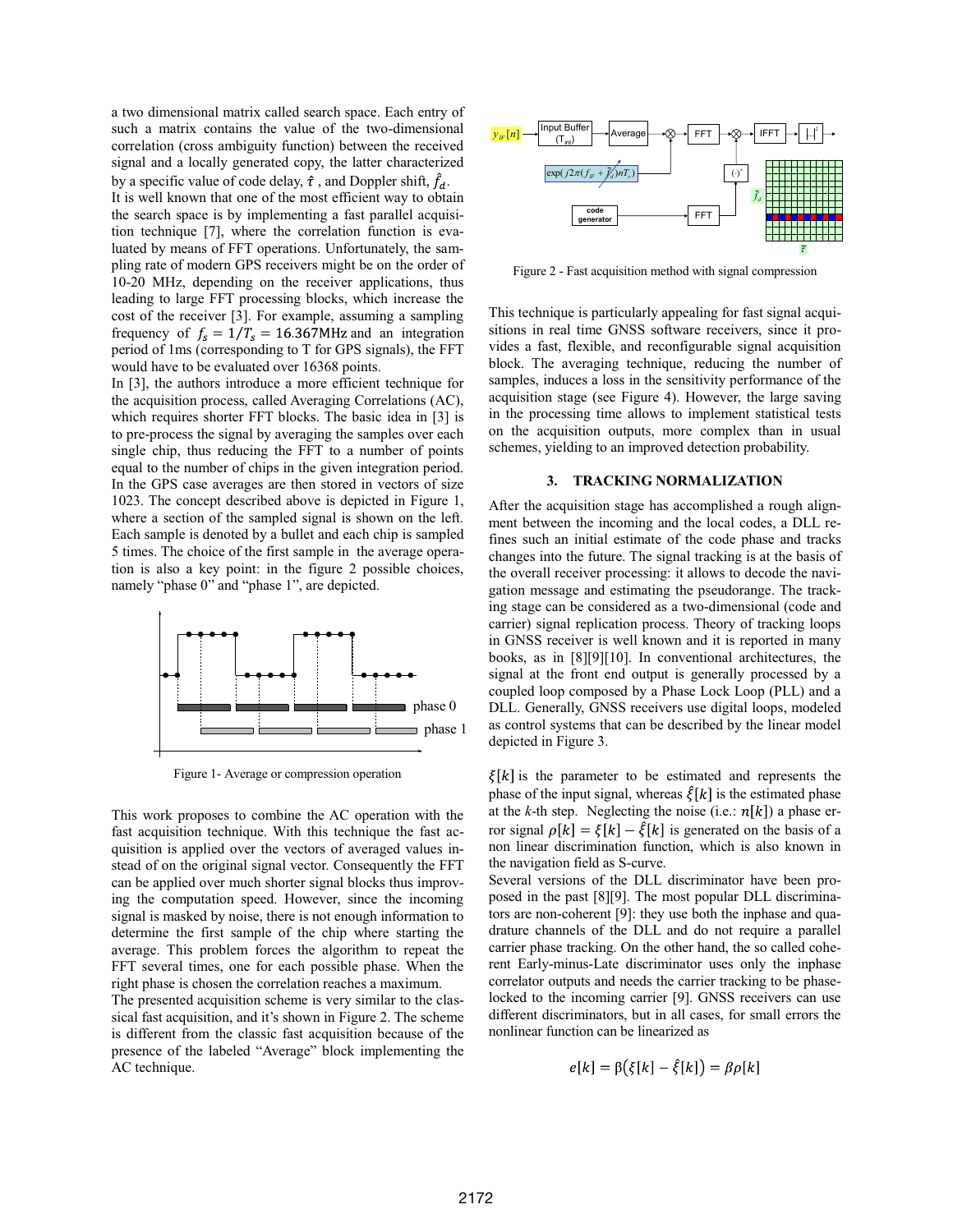where  $\beta$  is the slope of the discrimination function around the origin and can be written as:



Figure 3 - Linear model for digital tracking loops

Figure 3 reveals that the discriminator output is sent to a digital filter with impulse response equal to  $F(z)$ , before being numerically integrated in order to get a new estimation of the phase.

The linear model in Figure 3 is the starting point for the derivation of the noise equivalent loop bandwidth and for the whole design of digital tracking loops for GNSS receivers. Nevertheless, the design of robust tracking loops in weak signal conditions is challenging. Several approaches have been proposed in the past to enhance the ability of GPS receivers to track weak, attenuated or corrupted signals [11]. The algorithm presented in this paper acts on the normalization of the DLL discriminator.

In terms of robustness, the code tracking loop performance are evaluated using the jitter standard deviation expressed in meters since directly related to the pseudo-range error. In literature some theoretical expressions are available for both coherent [10] and non coherent architectures [8] [13]. All of them are valid in well-defined contexts. It is important to emphasize that all the theoretical expressions of the jitter standard deviation hold in the linear region of the DLL discriminator function, which is supposed to be normalized with respect to the received signal power. In fact, from the proofs of the theoretical expression of the jitter standard deviations reported in [10] for the coherent case, the S-curve is defined by the equation:

$$
S(\rho)=\sqrt{\frac{2}{P_R}}(S_E-S_L)
$$

where  $S_E$  and  $S_L$  are the early and late correlator outputs. For the non-coherent tracking structure, the expression of the jitter standard deviations reported in [8][13], considers the S-curve defined as:

$$
S(\rho) = \frac{2}{P_R} \left( \left| \tilde{S}_E \right|^2 - \left| \tilde{S}_L \right|^2 \right)
$$

where the terms  $\tilde{S}_E$  and  $\tilde{S}_L$  are the early and late correlator outputs which account for both the inphase and quadrature phase branches of the DLL.

In practical schemes the received power  $P_R$  is not known, and it has to be estimated. This estimation is generally provided at the end of each integration period by the prompt code or properly adding the early and late discriminator outputs. In presence of Additive White Gaussian Noise (AWGN), and applying an ideal carrier wipe-off to the signal at the front end output, the prompt correlators represent an estimate of  $P_R/2$ , which can be used to normalize the Scurve. It is evident that this estimate tends to worsen when the  $CN_0$  ratio decreases. A simple but effective way to mitigate the degradation of this estimate is to average a certain number of consecutive values of the prompt correlations. This is the basic concept behind the code tracking loops implemented in the N-Gene software receiver, that improves the signal tracking sensitivity (i.e.: the lowest level at which the receiver reliably tracks at least one satellite [12]) in poor signal conditions, with a negligible increase of the computational burden. The theoretical analysis of this method has been reported in [13].

#### **4. N-GENE SOFTWARE RECEIVER**

The solutions presented in this paper were intensively analyzed during the design of the N-Gene software receiver, which is one of the major output of the Innovation and Research on GALileo (IRGAL) project. The implementation of a software radio receiver is particularly important for the development of future multi frequency receivers and for the validation of innovative GNSS algorithms.

Software radio is a promising technology that generates interest in the receiver industry for some applications and provides a useful simulation and testing environment.

N-Gene offers enhanced characteristics with respect to other existing GNSS software receivers. N-Gene processes the sample stream, at the Analogue-to-Digital Converter (ADC) output, quantized over 8 bits, with the ability of processing more than 12 channels in real time. N-Gene receives the GPS Coarse Acquisition (C/A) code on L1 and tracks live GIOVE-A and GIOVE-B signals transmitted on the E1 band. The receiver guarantees an improved positioning accuracy through the use of differential correction broadcasted by the Wide Area Augmentation System (WAAS) and the European Geostationary Navigation Overlay System (EGNOS) systems. A Universal Serial Bus (USB) connection toward the RF front end makes the receiver particularly versatile. The receiver works either with low cost front ends, representing the analog signal with few bits per samples at a low rate (e.g.: see for example front ends based on the Nemerix NJ1006A [5]), or with front end prototypes, characterized by higher sampling frequency and a digitization over 8 bits. The 8-bits quantization becomes fundamental in case a fine resolution representation of the signal is needed, as in the implementation of innovative interference mitigation (see for example [6]).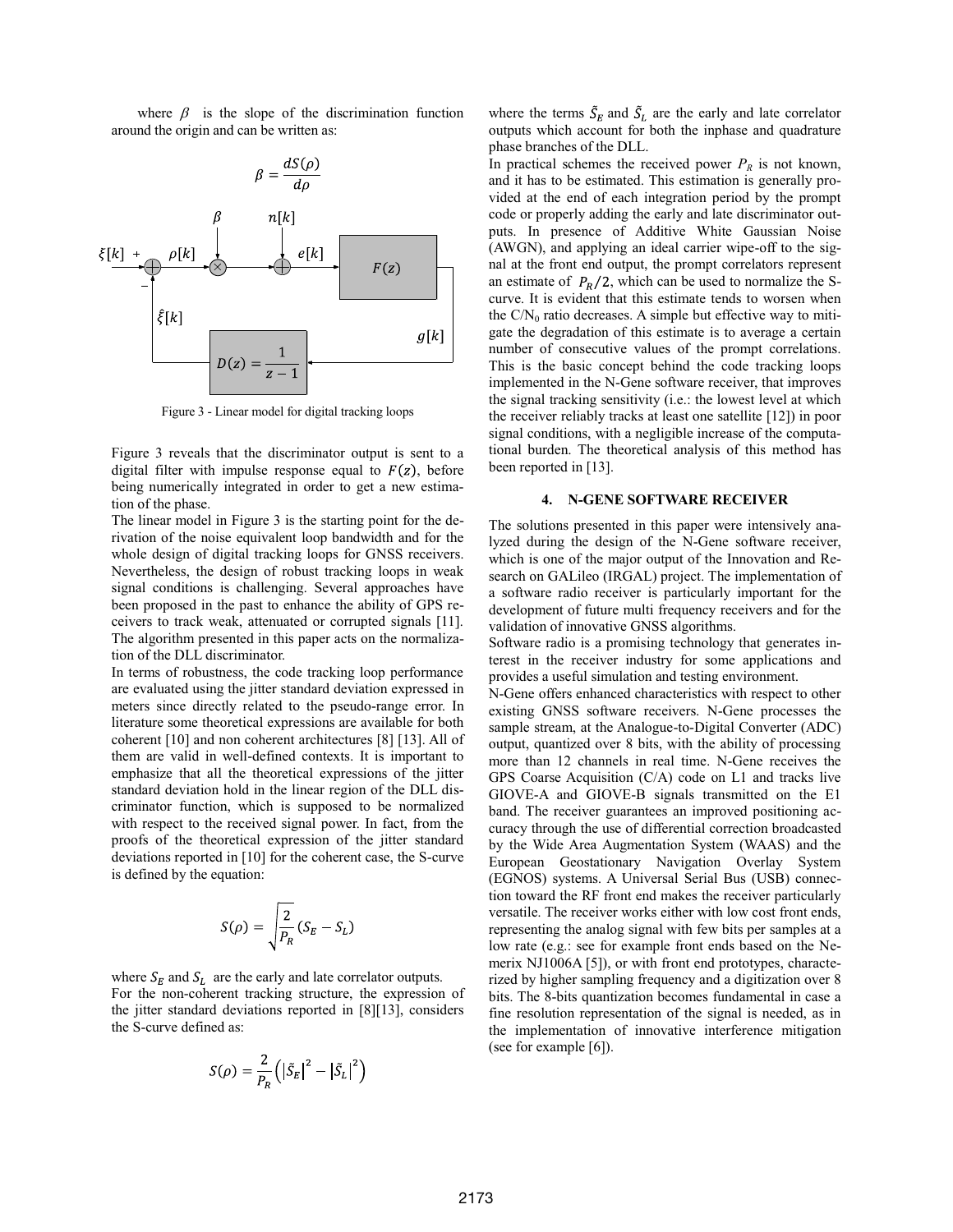# **5. RESULTS**

Suggested strategies for acquisition and tracking have been implemented in the N-Gene software receiver. This implementation is compatible with elaboration of real time signals sampled from an antenna, proving the reduced computational burden of proposed algorithms as presented by the authors in [14]. Also performance analysis has been performed through the use of N-Gene: in this case the receiver has been fed with an input signal generated by a simulator and read from a file, in order to accurately determine parameters of the analysis.

It is particularly interesting to compare the detection rate versus the Carrier to Noise Power spectral density  $(C/N_0)$ given a fixed false detection rate of the classical method and the one implementing the AC. Figure 4 shows the case where a signal sampled at 16.3676 MHz is processed using a classical approach (red curve) and the case with complexity reduction (blue curve). Due to the reduction of complexity deriving by the AC (that for this specific case of sampling frequency it is of about 22 times) the saving in terms of operation is used to perform a statistical improvement. The results is quite interesting because simply adopting an M over N Bernoulli test, the AC fast acquisition methods outperforms of about 4 dBHz the classical fast acquisition and still the number of operations to be executed is significantly lower than the multiplications necessary for the fast acquisition based on a full FFT.

In order to better investigate the new tracking strategy both the traditional implementation of tracking and the proposed one have been tested on the N-Gene receiver, where a tracking system composed by a second order Costas PLL and a coherent DLL has been included. These two solutions have been examined with different values of Early-Late spacing. Moreover, several data sets of the raw samples of the generated signal at the IF output were simulated at different values of  $C/N_0$ .

In this analysis the integration time was equal to 10 ms, while the bandwidths of the PLL and DLL were set to 10 Hz and 5 Hz, respectively.

Figure 5 summarizes the major results of this analysis and shows the tracking jitter with respect to the  $C/N_0$  in a range of [18-36] dBHz. Solid lines are for Early-Late spacing  $d_s = 0.2$  chip, and dotted lines for  $d_s = 1$  chip.

The lines with diamond markers represent the theoretical tracking jitter for a coherent Early minus Late Power (normalized with  $|\tilde{S}_E|^2 + |\tilde{S}_L|^2$ ). Since this type of discriminator is usually implemented in GPS receivers, this curve serves as reference.

The circle markers lines represent the measured tracking jitter for the mentioned Early minus Late Power discriminator normalized with the instantaneous prompt (i.e.: estimate of  $P_R/2$ ), whereas the square markers lines are related to the results obtained using the enhanced normalization.

When  $d_s$  is equal to 1 chip, a good match between the theoretical and the simulated results for the classical approach can be seen when the  $CN_0$  is higher than 28 dBHz (26 dBHz for  $d_s = 0.2$  chip), while for  $C/N_0$  in the range of 18-28 dBHz (18-26 dBHz for  $d_s=0.2$  chip), the measured tracking jitter

does not follow the theoretical trend. In this case, due to the increased noise power, the DLL does not work in the linear region of the S-curve and the formula used to plot the theoretical tracking jitter is no longer valid to represent the DLL operations.



Figure 4 - Detection comparison among the classical acquisition technique, the compressed version, and the compressed version with the M over N tries enhancement (false detection rate  $10^{-6}$ )



Figure 5 - Code tracking jitter for the GPS C/A code signal for different DLL discriminators, considering a tracking architecture composed by a PLL and a coherent DLL.

When the enhanced approach is considered, the moving average filter is proved to be useful to extend the code tracking region between 22 and 28 dBHz when  $d_s = 1$  chip (22-26)  $dBHz$  when  $d_s = 0.2$  chip). In this range, the S-curve is normalized with the result of the averaged of the previous 10 values of the prompt correlation. This helps the DLL to work in the linear region. It is possible to state that with a minimal increase of the complexity, the code tracking is more robust and the tracking sensitivity is reduced of approximately 5 dBHz. Note that for high  $C/N_0$ , the new method behaves as the coherent DLL, normalized with the in